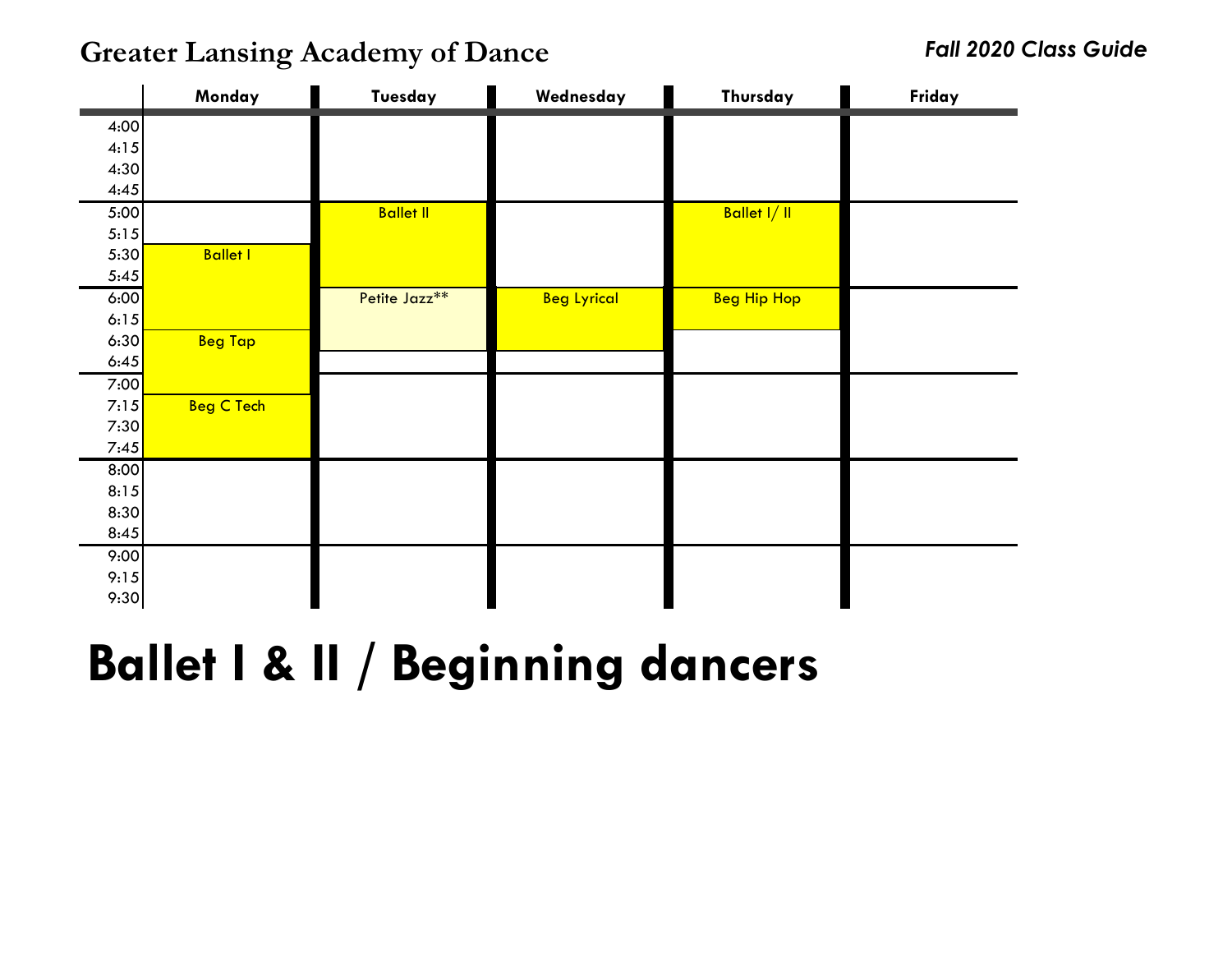**Greater Lansing Academy of Dance** *Fall 2020 Class Guide*

|              | Monday          | Tuesday                   | Wednesday          | Thursday          |             | Friday |
|--------------|-----------------|---------------------------|--------------------|-------------------|-------------|--------|
| 4:00         |                 |                           |                    |                   |             |        |
| 4:15         |                 |                           |                    |                   |             |        |
| 4:30         |                 |                           |                    |                   |             |        |
| 4:45         |                 |                           |                    |                   |             |        |
|              | $5:00$ Nov Jazz |                           |                    |                   |             |        |
| 5:15         |                 |                           | <b>Nov Lyrical</b> | Nov Jazz / Modern |             |        |
| 5:30         |                 |                           |                    |                   |             |        |
|              | $5:45$ Nov Tap  |                           |                    |                   |             |        |
| 6:00         |                 | <b>Ballet III</b>         | Pre Co Hip Hop**   | <b>Ballet III</b> |             |        |
| 6:15         |                 |                           |                    |                   |             |        |
| 6:30         |                 |                           |                    |                   | Nov Hip Hop |        |
| 6:45         |                 |                           |                    |                   |             |        |
| 7:00         |                 |                           |                    |                   |             |        |
| 7:15<br>7:30 |                 | Pre Co Jazz <sup>**</sup> |                    |                   |             |        |
| 7:45         |                 |                           |                    |                   |             |        |
| 8:00         |                 |                           |                    |                   |             |        |
| 8:15         |                 | Nov Comp Tech             |                    |                   |             |        |
| 8:30         |                 |                           |                    |                   |             |        |
| 8:45         |                 |                           |                    |                   |             |        |
| 9:00         |                 |                           |                    |                   |             |        |
| 9:15         |                 |                           |                    |                   |             |        |
| 9:30         |                 |                           |                    |                   |             |        |

## **Ballet III / Novice level dancers**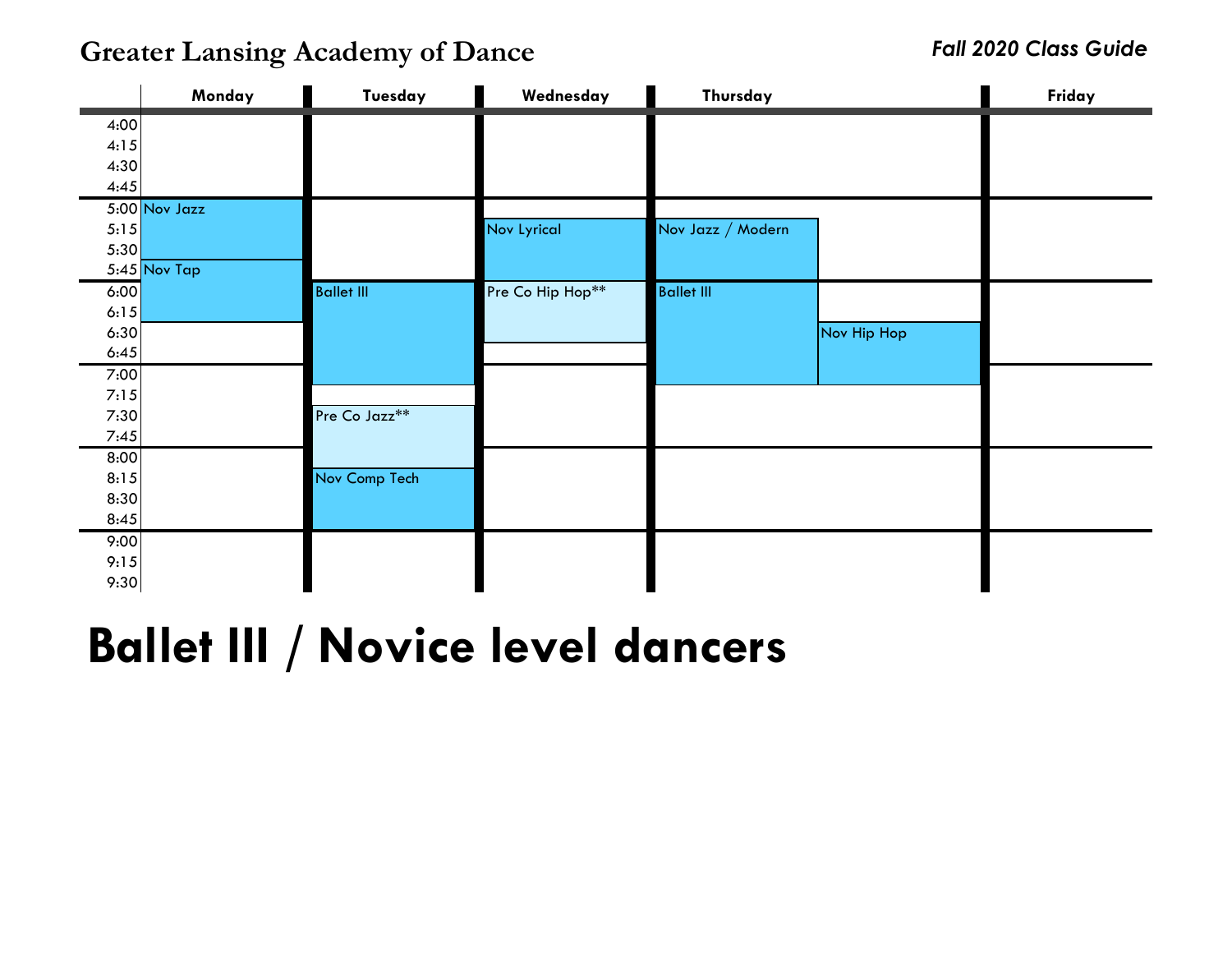**Greater Lansing Academy of Dance** *Fall 2020 Class Guide*

|              | Monday                | Tuesday          | Wednesday   | Thursday         | Friday                    |                    |
|--------------|-----------------------|------------------|-------------|------------------|---------------------------|--------------------|
|              | 4:00 Ballet IV        |                  |             |                  |                           |                    |
| 4:15<br>4:30 |                       |                  |             |                  |                           |                    |
| 4:45         |                       |                  |             |                  |                           |                    |
| 5:00         |                       |                  |             | <b>Ballet IV</b> | Int $/$ Adv Hip Hop       | Ballet IV / V / VI |
| 5:15         |                       | Junior Hip Hop** |             |                  |                           |                    |
|              | 5:30 Junior Jazz**    |                  |             |                  |                           |                    |
| 5:45         |                       |                  |             |                  |                           |                    |
| 6:00         | 6:15 $Jr/$ Teen Tap** |                  |             |                  | Int / Adv Musical Theatre |                    |
| 6:30         |                       |                  |             | Nov/Int Modern   |                           |                    |
| 6:45         |                       | Junior Lyrical** | Int Lyrical |                  |                           |                    |
| 7:00         |                       |                  |             |                  |                           |                    |
| 7:15         |                       |                  |             | Pre Pointe IV    |                           |                    |
| 7:30<br>7:45 |                       | Int Comp Tech    | Int Jazz    |                  |                           |                    |
| 8:00         |                       |                  |             |                  |                           |                    |
| 8:15         |                       | Int Contemporary |             |                  |                           |                    |
| 8:30         |                       |                  |             |                  |                           |                    |
| 8:45         |                       |                  |             |                  |                           |                    |
| 9:00         |                       |                  |             |                  |                           |                    |
| 9:15<br>9:30 |                       |                  |             |                  |                           |                    |

### **Ballet IV / Intermediate dancers**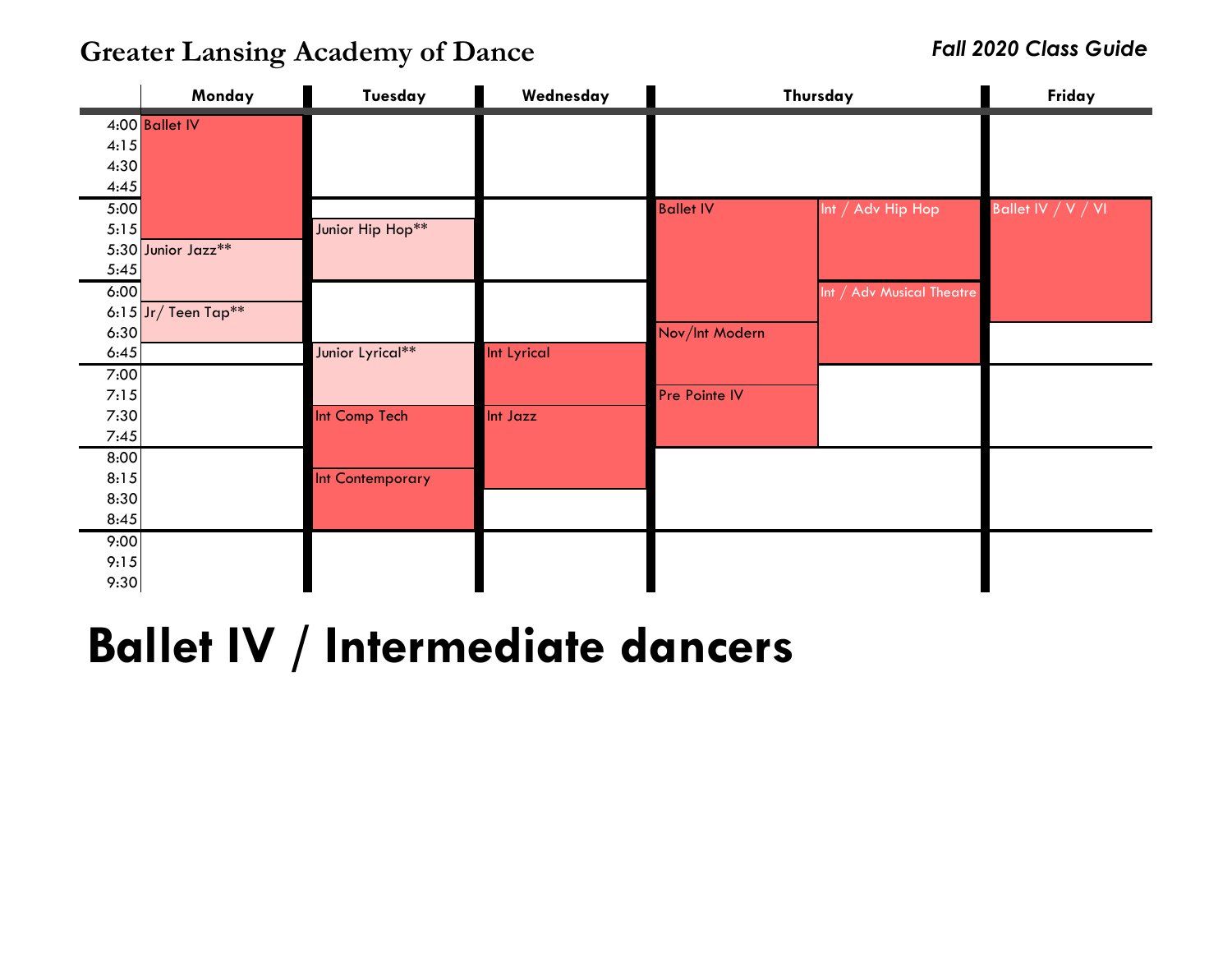#### **Greater Lansing Academy of Dance** *Fall 2020 Class Guide*



**Ballet V / Int-Adv dancers**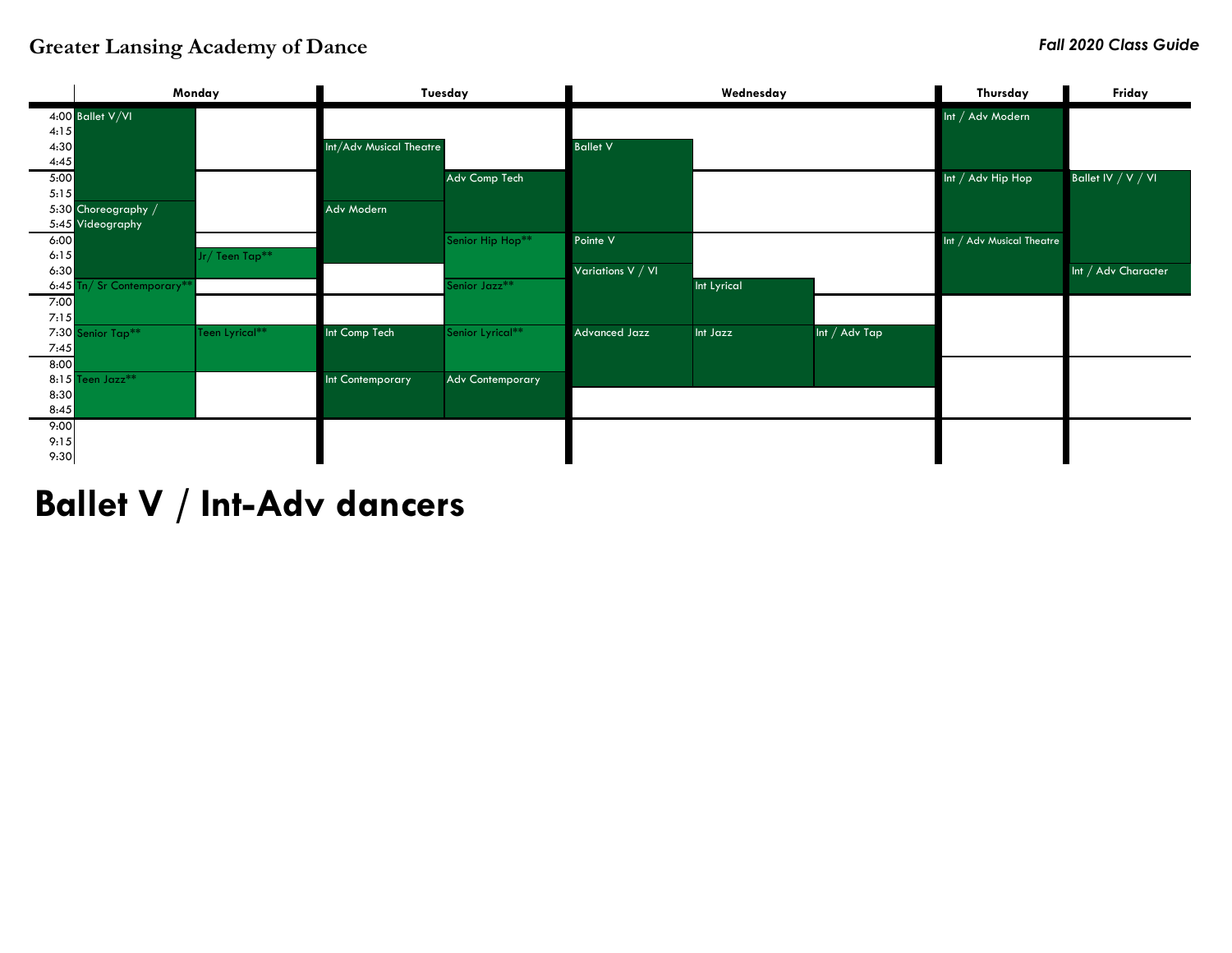### **Greater Lansing Academy of Dance** *Fall 2020 Class Guide*

|      | Monday                                 |              |                         | Tuesday          | Wednesday                      |              | Thursday                  | Friday              |
|------|----------------------------------------|--------------|-------------------------|------------------|--------------------------------|--------------|---------------------------|---------------------|
|      | 4:00 Ballet V/VI                       |              |                         |                  |                                |              | Int / Adv Modern          |                     |
| 4:15 |                                        |              |                         |                  |                                |              |                           |                     |
| 4:30 |                                        |              | Int/Adv Musical Theatre |                  |                                |              |                           |                     |
| 4:45 |                                        |              |                         |                  |                                |              |                           |                     |
| 5:00 |                                        |              |                         | Adv Comp Tech    | <b>Ballet VI</b>               |              | Int / Adv Hip Hop         | Ballet IV / V / VI  |
| 5:15 |                                        |              |                         |                  |                                |              |                           |                     |
|      | 5:30 Choreography/<br>5:45 Videography |              | Adv Modern              |                  |                                |              |                           |                     |
| 6:00 |                                        |              |                         | Senior Hip Hop** |                                |              |                           |                     |
| 6:15 |                                        |              |                         |                  |                                |              | Int / Adv Musical Theatre |                     |
| 6:30 |                                        |              |                         |                  | Variations V <mark>/ VI</mark> |              |                           | Int / Adv Character |
|      | 6:45 Tn/ Sr Contemporary**             |              |                         | Senior Jazz**    |                                |              |                           |                     |
| 7:00 |                                        |              |                         |                  |                                |              |                           |                     |
| 7:15 |                                        |              |                         |                  |                                |              |                           |                     |
|      | 7:30 Teen Lyrical**                    | Senior Tap** |                         | Senior Lyrical** | <b>Advanced Jazz</b>           | Int / AdvTap |                           |                     |
| 7:45 |                                        |              |                         |                  |                                |              |                           |                     |
| 8:00 |                                        |              |                         |                  |                                |              |                           |                     |
|      | 8:15 Teen Jazz**                       |              | <b>Adv Contemporary</b> |                  |                                |              |                           |                     |
| 8:30 |                                        |              |                         |                  |                                |              |                           |                     |
| 8:45 |                                        |              |                         |                  |                                |              |                           |                     |
| 9:00 |                                        |              |                         |                  |                                |              |                           |                     |
| 9:15 |                                        |              |                         |                  |                                |              |                           |                     |
| 9:30 |                                        |              |                         |                  |                                |              |                           |                     |

### **Ballet VI / Advanced dancers**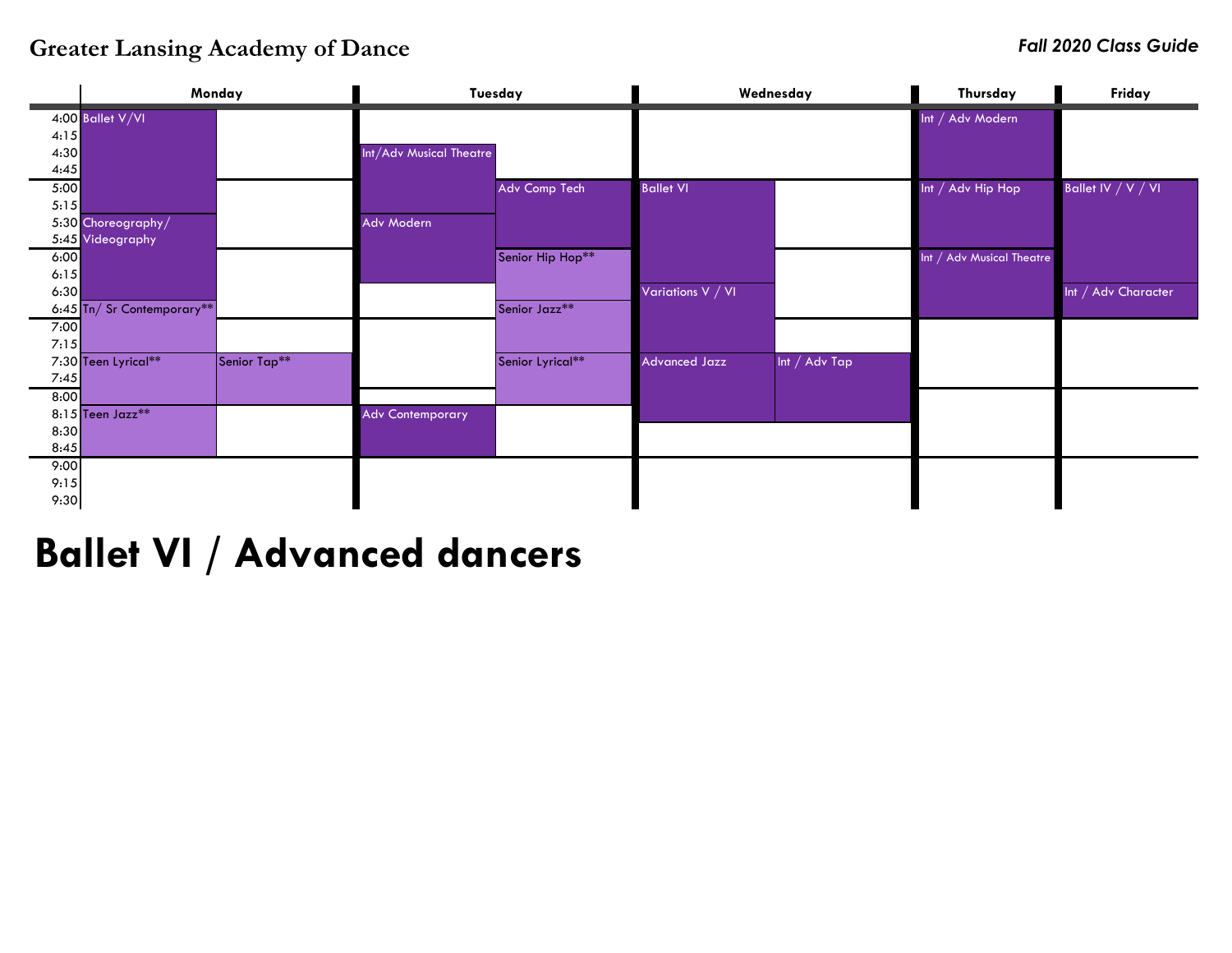|              | Monday                |                  | Tuesday | Wednesday            |                              | Thursday            | Friday | Saturday | Sunday                          |
|--------------|-----------------------|------------------|---------|----------------------|------------------------------|---------------------|--------|----------|---------------------------------|
| 4:00         |                       |                  |         |                      |                              |                     |        |          |                                 |
| 4:15         |                       |                  |         |                      |                              |                     |        |          |                                 |
| 4:30         |                       |                  |         |                      |                              |                     |        |          |                                 |
| 4:45         |                       |                  |         |                      |                              |                     |        |          |                                 |
| 5:00         |                       |                  |         |                      |                              |                     |        |          |                                 |
| 5:15         |                       |                  |         |                      |                              |                     |        |          |                                 |
| 5:30         |                       |                  |         |                      |                              |                     |        |          |                                 |
| 5:45         |                       |                  |         |                      |                              |                     |        |          |                                 |
| 6:00         |                       |                  |         |                      |                              |                     |        |          | <b>Adult Beginning Ballet 2</b> |
| 6:15         |                       |                  |         |                      |                              |                     |        |          |                                 |
| 6:30         |                       |                  |         |                      |                              |                     |        |          |                                 |
| 6:45         |                       |                  |         |                      |                              |                     |        |          |                                 |
| 7:00<br>7:15 |                       |                  |         |                      | <b>Adult Musical Theatre</b> |                     |        |          |                                 |
|              | 7:30 Adult Beg Ballet |                  |         | Adult Int/Adv Ballet |                              |                     |        |          |                                 |
| 7:45         |                       |                  |         |                      |                              |                     |        |          |                                 |
| 8:00         |                       |                  |         |                      | <b>Adult Beg Ballet</b>      | Adult Jazz / Modern |        |          |                                 |
| 8:15         |                       | <b>Adult Tap</b> |         |                      |                              |                     |        |          |                                 |
| 8:30         |                       |                  |         |                      |                              |                     |        |          |                                 |
| 8:45         |                       |                  |         |                      |                              |                     |        |          |                                 |
| 9:00         |                       |                  |         |                      |                              |                     |        |          |                                 |
| 9:15         |                       |                  |         |                      |                              |                     |        |          |                                 |
| 9:30         |                       |                  |         |                      |                              |                     |        |          |                                 |

**Classes for Adults & College Students**